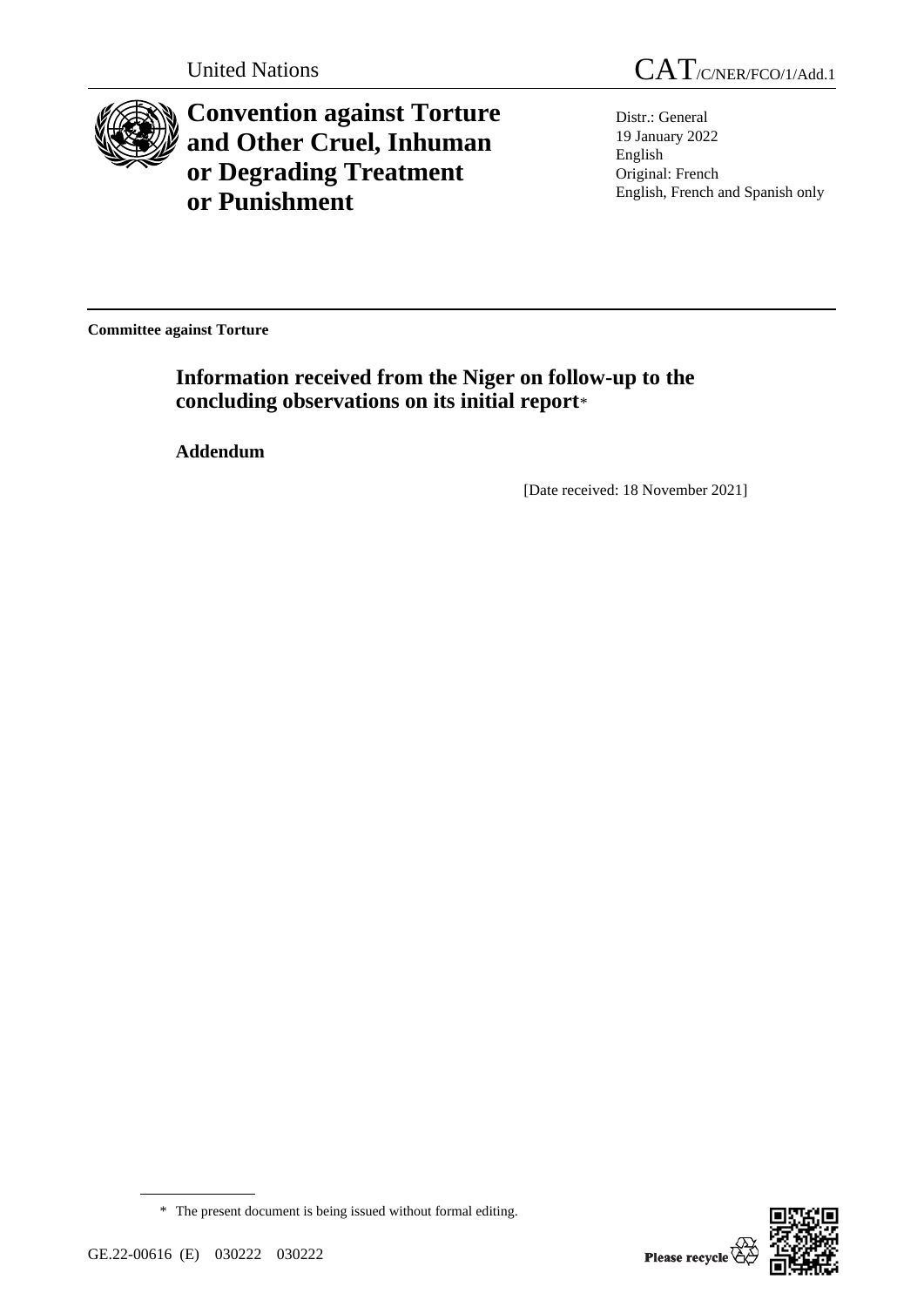# **I. Introduction**

1. The Committee against Torture considered the initial report of the Niger (CAT/C/NER/1) at its 1806th and 1809th meetings, held on 26 and 27 November 2019, and adopted its concluding observations at its 1821st meeting, held on 5 December 2019. The head of the delegation of the Niger was the Secretary-General of the Government, accompanied by members of the Interministerial Committee and diplomats from the Permanent Mission of the Niger in Geneva.

2. Following its constructive dialogue with the Niger, the Committee transmitted its concluding observations and recommendations (CAT/C/NER/CO/1). The Committee requested the Niger to submit an interim report concerning four priority recommendations before its next periodic report, due by 6 December 2023.

3. The Niger was requested to provide written information on the steps taken to follow up on the recommendations contained in paragraphs 10 (f), 16 (c), 22 (e) and 24 (b) of the concluding observations.

- 4. The four priority recommendations relate to the following issues:
	- Safeguards related to the issuance of medical certificates
	- The release of persons who have been remanded in custody
	- The prevention of deaths in detention
	- The establishment of a national mechanism for the prevention of torture

5. The present document, drawn up by the interministerial committee responsible for drafting reports for submission to the treaty bodies and under the universal periodic review procedure using a participatory process, constitutes the response of the Niger to those recommendations.

## **II. Status of implementation of each priority recommendation**

### **A. Safeguards relating to the issuance of medical certificates**

#### **Follow-up information relating to paragraph 10 (f) of the concluding observations**

6. Before 2020, there was no specific criminal offence of torture in the Niger. However, all physical and psychological assaults constituting torture were punishable through general laws. Some perceived the lack of a definition of torture and a specific offence covering the crime as intended to promote the use of torture and encourage impunity in the Niger. More than 20 years after the ratification of the Convention against Torture, the perpetrators of torture were prosecuted under other offences such as grievous bodily harm or assault and battery. Despite the lack of a specific law, the prohibition of the torture of prisoners was laid down in several instruments mentioned in the initial report.

7. The fifth paragraph of article 71 of the Code of Criminal Procedure provides that suspects must be notified of their right to retain a lawyer after 24 hours in police custody, failing which the proceedings may be declared null and void. This time period begins at the time of arrest. When such persons are brought before the public prosecutor, a medical certificate must be produced attesting that they have not suffered ill-treatment. Since the adoption of regulation No. 5 of the West African Economic and Monetary Union on 25 September 2014, suspects have been assisted by a lawyer from the time they are first interrogated.

8. Detention in police custody is a measure that may create risks of violations of a range of the fundamental rights of individuals. Accordingly, persons held in detention must have safeguards for the protection of their rights during this detention, which is a temporary measure. For this reason, the law requires that, when a person held in police custody is brought before the public prosecutor, the criminal investigation officer must present a certificate attesting that the person has not been subjected to torture.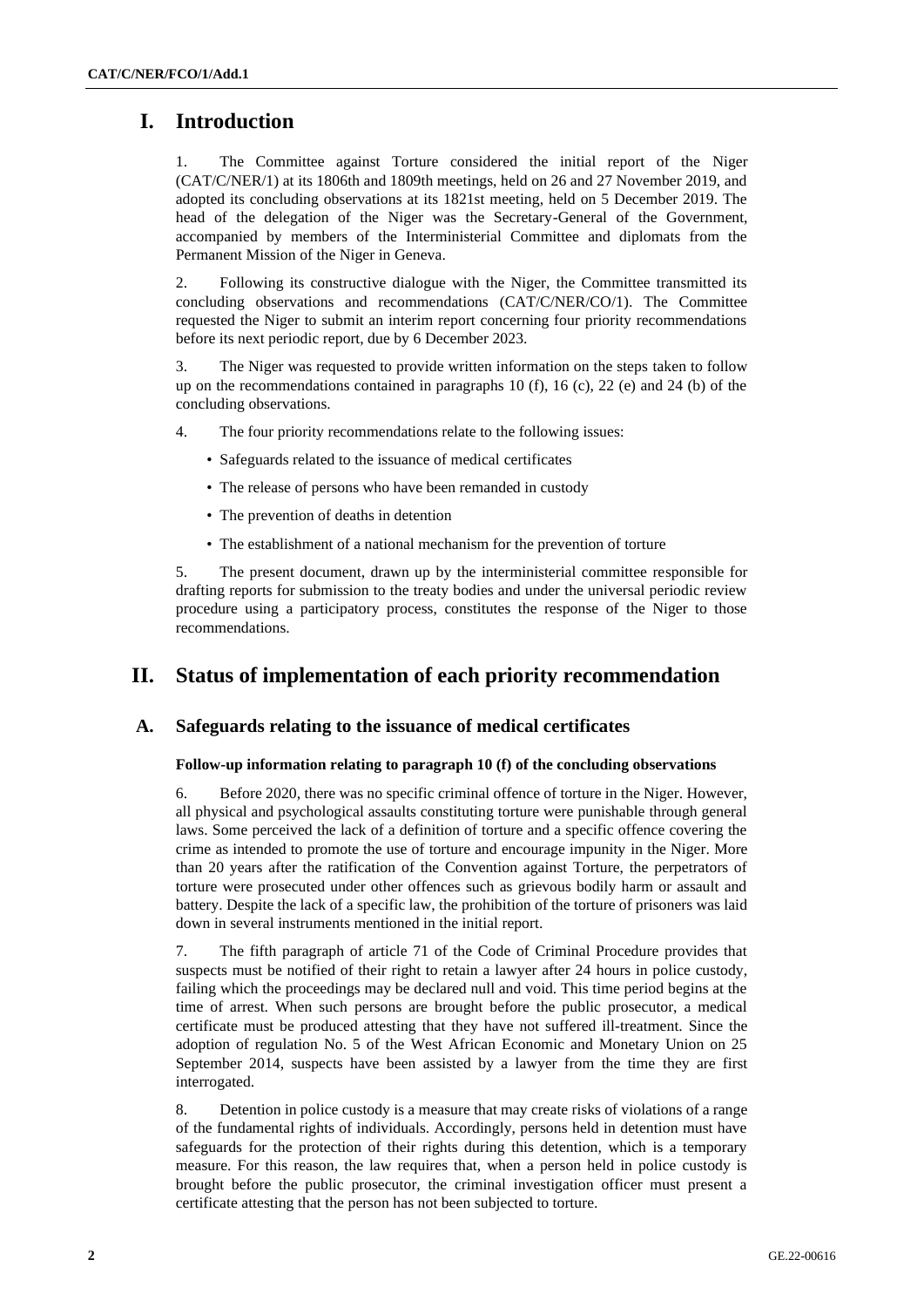9. In relation to drug control, article 118 of Ordinance No. 99-42 of 23 September 1999 indicates that, when the suspect is a drug addict, the public prosecutor must appoint a doctor to examine the suspect every 24 hours and a reasoned medical certificate must be included in the case file. These medical examinations are to determine whether the suspect's state of health is compatible with detention.

10. Article 605.5 of the Code of Criminal Procedure provides that when persons suspected of terrorism are brought before the public prosecutor, a medical certificate must be produced attesting that they have suffered no physical harm.

11. The requirement to produce a medical certificate is intended to protect detained persons from infringements of their physical or mental integrity while in police custody. However, the certificate is not conclusive evidence that is binding on the court. It is only an expert assessment with the probative value of prima facie written evidence, which is inconclusive evidence that may be refuted by any means. Accordingly, if the suspect continues to complain of having been physically or mentally tortured while held in police custody, despite the medical certificate having been produced, the judge will conduct investigations to ascertain the truth. The suspect is also entitled to request other medical examinations or a second expert assessment.

12. No statistics are available on the number of cases in which a certificate was not issued for a person held in police custody. The same applies to investigations conducted in such circumstances.

13. In 2020, the Niger adopted two major laws related to torture, in order to fill legislative gaps and respond to recommendations made by various international and regional human rights mechanisms. These are Act No. 2020-05 of 11 May 2020 amending the Criminal Code, in order to add to the Code a section on acts of torture and other cruel, inhuman or degrading treatment or punishment, and Act No. 2020-02 of 6 May 2020, amending the Organic Act on the National Human Rights Commission, in order to add to the Commission's mandate the powers of a national mechanism for the prevention of torture.

14. Article 232.4, which has now been added to the Criminal Code, provides that: "Any public official, member of the defence and security forces or other person responsible for providing a public service or vested with public or elective office who consents or acquiesces to, orders or commits any act or omission by which severe pain or suffering, whether physical or mental, is intentionally inflicted on a person for such purposes as obtaining from him or her or a third person information or a confession, punishing him or her for an act he or she or a third person has committed or is suspected of having committed, or intimidating or coercing him or her or a third person, or for any reason based on discrimination of any kind is guilty of an act of torture and shall be liable to a term of imprisonment of 1 to 5 years and a fine of 100,000 to 500,000 francs. If acts of torture committed intentionally without intending to cause death nonetheless result in death, the perpetrator shall be liable to a term of imprisonment of 10 to 20 years. Pain or suffering arising only from, inherent in or incidental to lawful sanctions shall not be considered acts of torture."

- 15. The new law on torture also provides for aggravating circumstances, including when:
	- The victim is under the age of 18 years
	- The victim is over the age of 65 years
	- The victim is a pregnant woman
	- The victim has a disability
	- The act was premeditated or resulted in serious after-effects

16. The new law has finally established a non-derogable rule that torture cannot be justified by any exceptional circumstances or any order from a superior officer or a public authority.

17. Lastly, no statement obtained as a result of acts of torture or practices amounting to torture may be used as evidence in any proceedings, except to establish the liability of the perpetrator of the offence.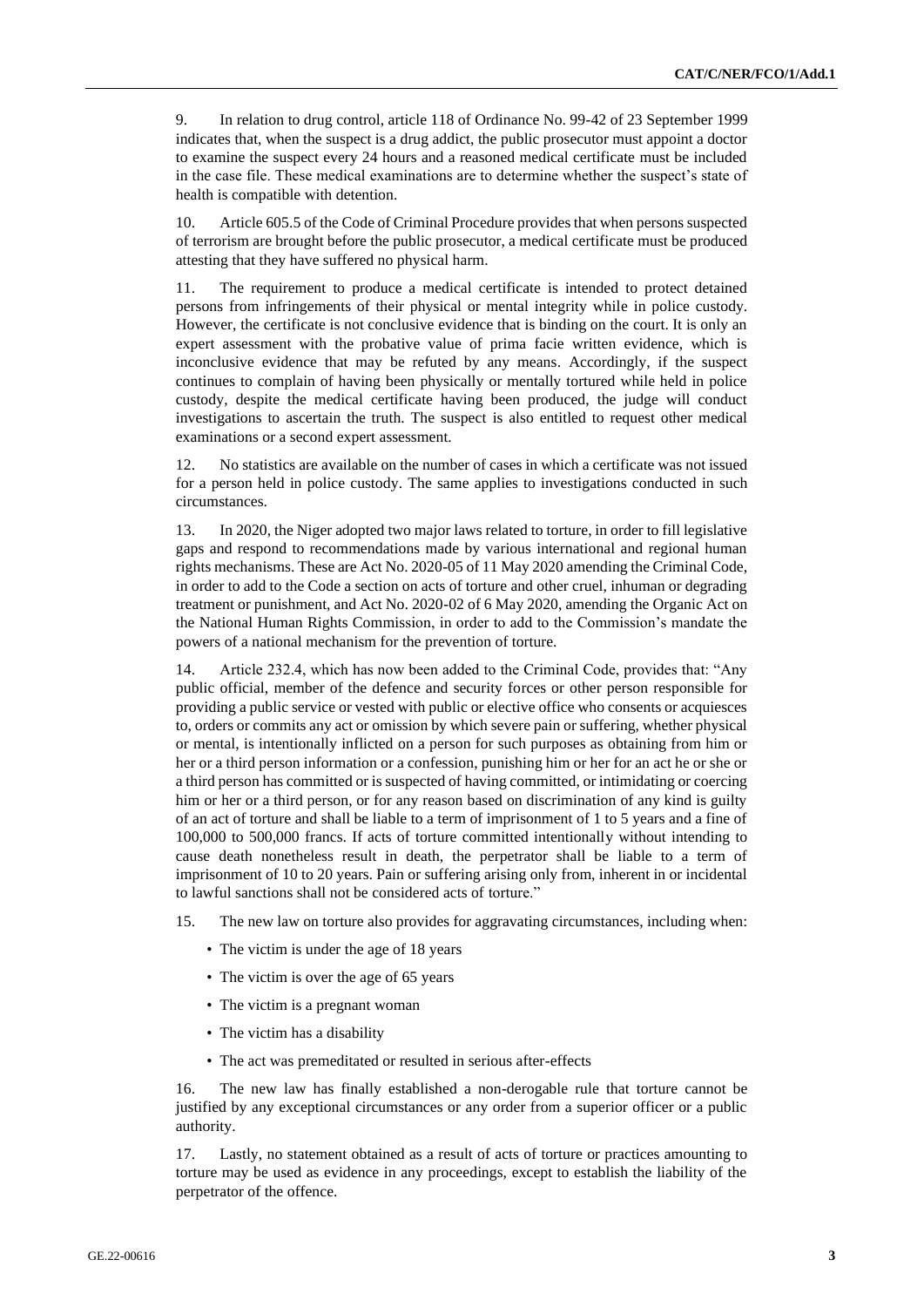### **B. Release of persons remanded in custody**

#### **Follow-up information relating to paragraph 16 (c) of the concluding observations**

18. Pretrial detention for all offences is strictly regulated by the Code of Criminal Procedure. Article 131 of the Code provides that: "Pretrial detention is an exceptional measure. It may be ordered or maintained only in the following cases:

- When pretrial detention of the accused person is the only way to preserve material proof or evidence or to prevent intimidation of witnesses or victims and collusion between defendants.
- When pretrial detention is the only way to protect the accused person, to ensure that he or she can be brought before a court, to put an end to the offence and to prevent its repetition.
- When the offence, owing to its serious nature, the circumstances under which it was committed or the extent of the harm it has caused, has led to an exceptional and ongoing disturbance of public order that only detention can bring to an end. The accused person may be assisted by a lawyer."

19. The duration of pretrial detention is strictly limited. It may not exceed a reasonable period, taking into account the seriousness of the acts in question and the complexity of the investigations needed to establish the truth. For less serious offences, when the maximum penalty specified by law is less than or equal to 3 years' imprisonment, an accused person who is resident in the Niger may not be detained for more than six months after his or her first appearance before the investigating judge unless he or she has previously been sentenced either for a serious offence or to more than 3 years' imprisonment without stay of execution for a less serious offence. In other cases, the accused person may be detained for a period not exceeding 6 months, renewable once only by reasoned order of the investigating judge.

20. If the accused person is a minor between the ages of 13 and 18 years, pretrial detention for less serious offences is for 3 months, renewable once only on an exceptional basis. For serious offences, pretrial detention is for 12 months, renewable once only for 6 months.

21. An accused person being prosecuted for a serious offence may not be detained for more than 18 months. However, the investigating judge may, on expiry of this period, decide to extend the detention for a period not exceeding 12 months by a non-renewable reasoned order under the same procedure.

22. Provisions limiting the duration of pretrial detention do not apply in cases of terrorism, murder, assassination, parricide, poisoning, serious theft and misappropriation of public funds.

23. Release may be requested at any time by the detainee or by the public prosecution service or may be ordered ex officio by the judge, who may in some cases impose certain conditions.

24. Article 18 of the law on the prison system provides that: "Any admission to a prison without a valid committal order is regarded as arbitrary detention. The same applies to any unjustified delay to the release of a prisoner at the end of his or her sentence or whose committal order has expired."

25. Article 19 adds that an oversight commission, whose composition, way of working and responsibilities are specified by regulations, must be established in each prison.

26. Investigating judges who place persons in pretrial detention are obliged to send their superiors a quarterly report of all such detained persons with the date of their placement in detention, the offence committed and the status of the case. This report is used to ascertain whether the legal time limits for detention are being observed and whether the processing of the case has been unduly delayed. In the event of a violation, administrative and/or judicial penalties may be imposed.

27. In recent years, the Inspectorate General of Judicial and Prison Services has conducted dozens of visits to all prisons to verify, among other things, the lawfulness of the detention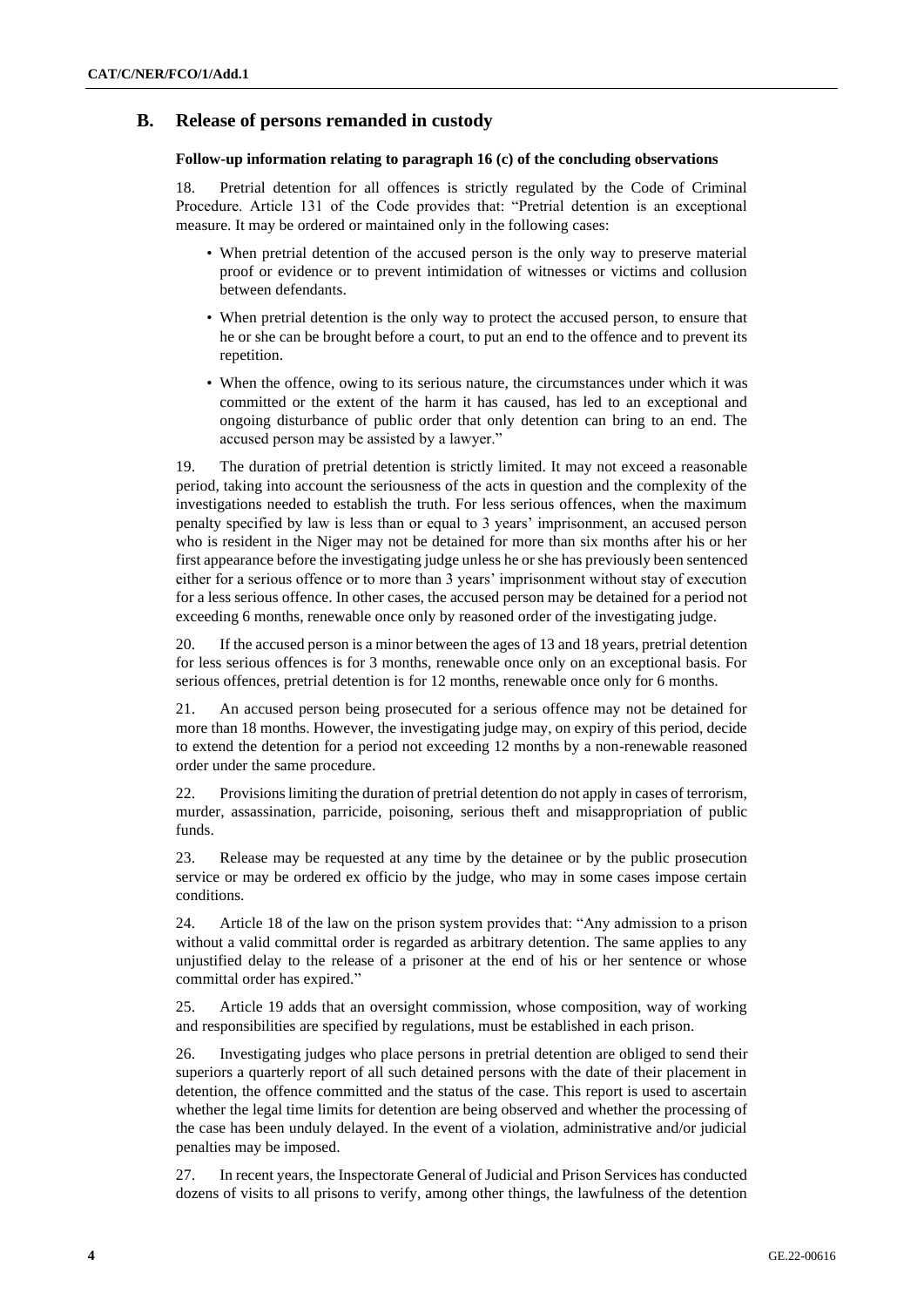of all pretrial detainees and convicted prisoners and has not hesitated where applicable to order the release of any unlawfully detained persons.

## **C. Prevention of deaths in detention**

#### **Follow-up information relating to paragraph 22 (e) of the concluding observations**

28. Act No. 2017-08 of 31 March 2017 regulating the prison system and its implementing decree No. 2019-609 of 25 October 2019 provide that all prisoners must undergo a medical examination at the time of their incarceration. They must comply with the rules of bodily and clothing hygiene. All prisons have an infirmary or a room equipped to accommodate patients.

29. Article 22 of the above-mentioned Act provides that: "No prisoner shall be subjected to torture or to abuse or cruel, inhuman or degrading treatment for any reason whatsoever."

30. If a prisoner is subject to a disciplinary measure, the prison doctor may suspend it if its enforcement would endanger the prisoner's health.

31. The above-mentioned decree incorporates all guarantees of respect for the fundamental rights of prisoners, including the right to protection of their lives and physical and mental integrity. For example, prisoners and third parties acting on their behalf may lodge confidential complaints against prison personnel in the event of ill-treatment or inhuman or degrading treatment. In the event of a suspicious death in custody, a prompt, thorough and impartial investigation is carried out, if necessary with a forensic autopsy to determine the cause of death. If the death was caused by the commission of a criminal offence, the perpetrators, accessories and accomplices are liable to criminal and administrative penalties.

32. Niamey remand prison, which regularly accommodates over 1,500 prisoners, recorded four prisoner deaths in 2020 and two in 2021, all of natural causes.

33. At the start of each year, the Minister of Justice draws up a list of the doctors, nurses and midwives attached to each prison, based on a proposal by the Minister of Health. An infirmary is established in each prison to provide prisoners with routine and emergency health care. Nurses are attached to the prison on a full-time or part-time basis and consultations take place in the prison infirmary.

34. Moreover, sick prisoners receive the necessary health care, as well as food and the medicines usually used in public hospitals, free of charge.

35. The administration, in cooperation with the prison doctor, takes all necessary measures to prevent and combat epidemic and contagious disease. The clothes and bedding used and the cell or room occupied by a prisoner who has died or been infected with a contagious disease are consistently disinfected. All cases involving the death of a person in custody must be immediately reported to an independent and impartial body, so that an inquest can be conducted to determine the circumstances of the death.

36. One of the objectives of Act No. 2017-09 of 31 March 2017 is to professionalize prison staff in order to ensure better respect for the rights of prisoners, including their rights to health and to protection of their physical and bodily integrity.

#### **D. Establishment of a national mechanism for the prevention of torture**

#### **Follow-up information relating to paragraph 24 (b) of the concluding observations**

37. To build the capacity of the National Human Rights Commission to combat torture effectively, the national mechanism for the prevention of torture was established and responsibility for it assigned to the Commission through Act No. 2020-02 of 6 May 2020. The mechanism is already in contact with the Subcommittee on Prevention of Torture to successfully carry out its mission.

38. The members of the Commission who are to lead the national preventive mechanism have recently been renewed and swore an oath before the National Assembly on 10 October